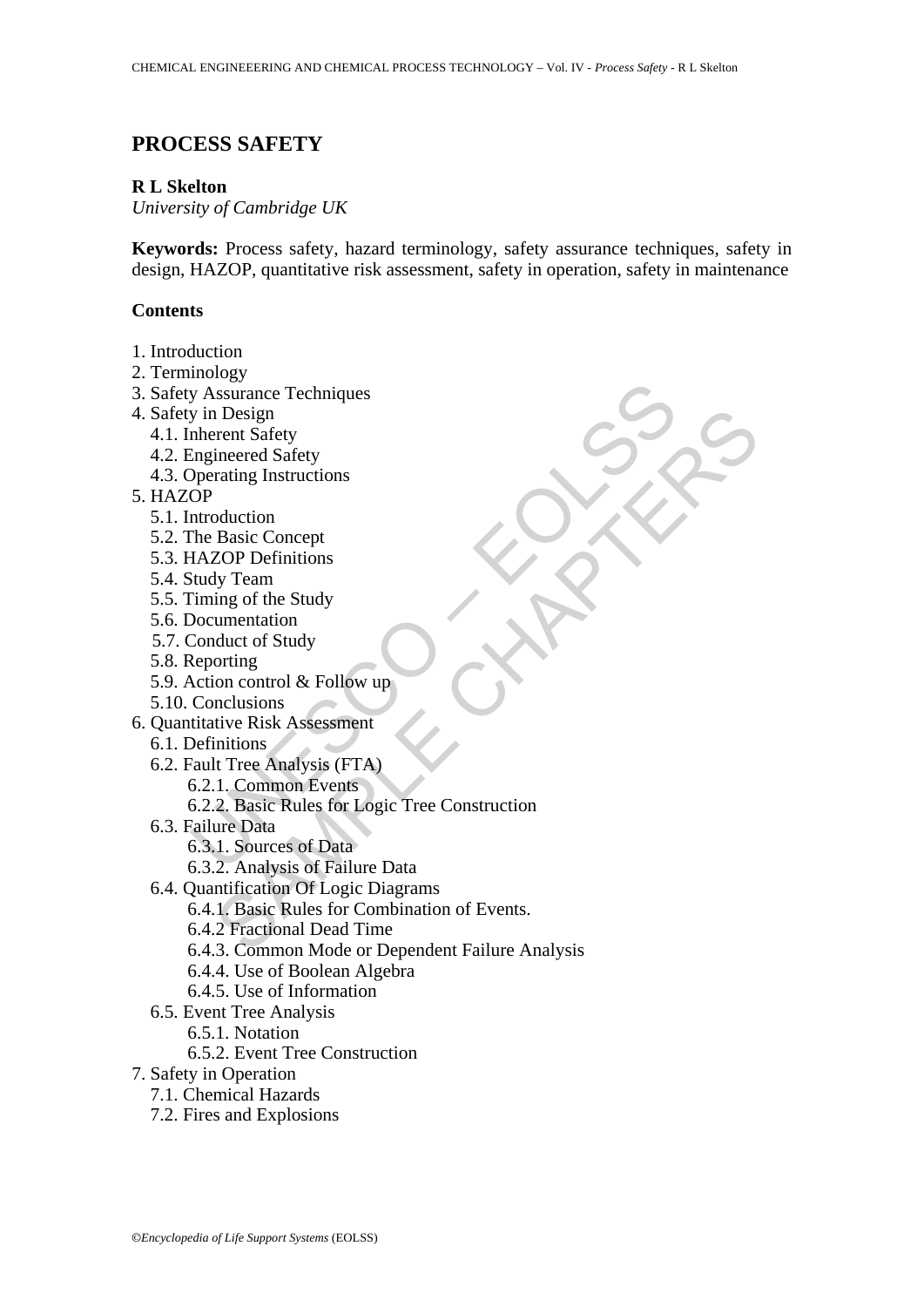7.2.1. Definitions 7.2.2. Explosion Prevention 7.2.3. Explosion Venting 7.2.4. Fire Fighting 7.3. Other Hazards 7.5. Staff Selection and Training 7.6. Investigation 8. Safety in Maintenance 8.1. Permit to Work 8.2. Maintenance Procedures Glossary Bibliography Biographical Sketch

#### **Summary**

This chapter first defines the terminology used in process safety and the techniques used to assure it. Safety at the design stage including inherent and engineered safety and the importance of operating instructions is then discussed followed by a more detailed description of the two principal techniques used; HAZOP and QRA. It concludes with a review of safety during plant operation and maintenance including the specific problems of handling flammable and explosive substances and the need for 'permit to work' and plant modification procedures during maintenance.

#### **1. Introduction**

The shall see that defines the terminology used in process safety and the e it. Safety at the design stage including inherent and engineered<br>not of the two principal techniques used, HAZOP and QRA. It confides<br>of safety du er first defines the terminology used in process safety and the techniques<br>
. Safety at the design stage including inherent and engineered safety and<br>
of operating instructions is then discussed followed by a more det<br>
of Process Safety is a central task in process and chemical engineering. Every engineer has a duty to use his or her best endeavors to ensure that whatever they design or operate does not pose any risk to human life or the environment. Much can be done by the simple application of common sense and basic engineering skills, however, today's complex processes require the application of specialist safety analysis methods. In most industries the main concern is to ensure worker safety and accidents in non process industries (with the exception of fire) rarely have any effect on fellow workers or members of the public. Unfortunately releases from a process plant can go well beyond the site boundary and can cause both long term and short term problems to individuals, society and the environment. This has been all too clearly illustrated by Flixborough (UK), Serveso (Italy) and of course Bhopal in India.

By far the best way of ensuring safety is by inherent methods i.e. 'what you don't have can't get out and harm anybody'. This principle has been most clearly advocated by Prof. Trevor Kletz, one of the UK's leading experts in the field of process safety. However, we must accept that in the process industries we cannot always ensure safety inherently, so we have to look to other methods.

In all forms of safety assurance we have to ask a number of questions:

- 1. What can happen?
- 2. How often can it happen?
- 3. How bad is it?
- 4. Can we tolerate the risk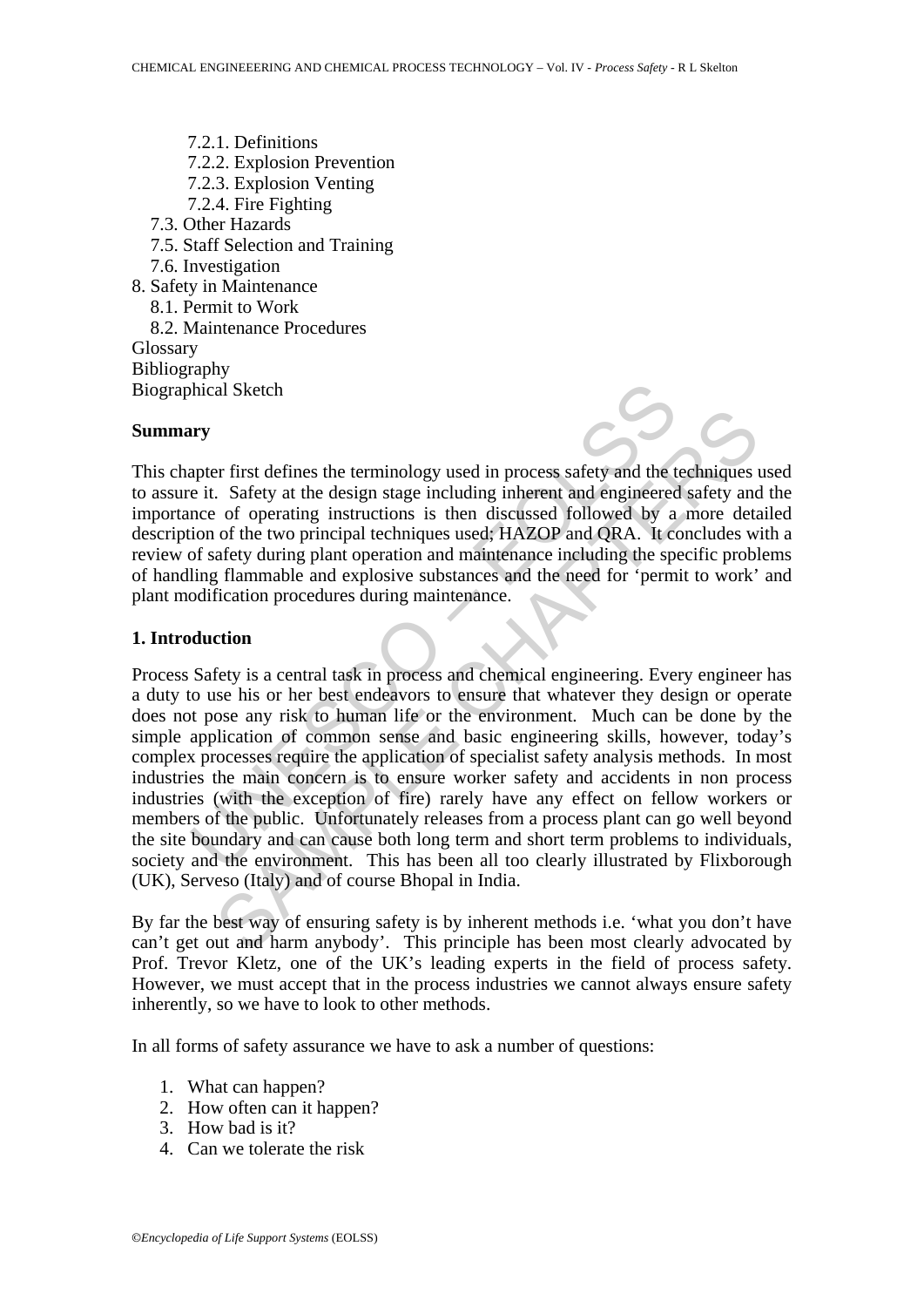## **2. Terminology**

There is considerable confusion in the terminology used in process safety so it is vital that we work to a common set of definitions. The ones given below come for a set produced by the UK Institution of Chemical Engineers and are now generally accepted world wide.

Hazard is a physical situation with a potential for human injury, damage to property, damage to the environment or some combination of these.

Risk is the likelihood of a specified undesired event occurring within a specified period or in specified circumstances.

- It may be either a *frequency* or a *probability*, depending on the circumstances.
- It can be expressed in mathematical terms involving both failure and consequence.
- Risk can be to people, to property or the environment.
- It is frequently split into *individual* and *societal* risk.
- Individual risk is the frequency at which an individual may be expected to sustain a given level of harm from the realization of specified hazards.
- Societal risk is the relationship between frequency and the number of people suffering from a specified level of harm in a given population.

ay be either a *frequency* or a *probability*, depending on the circum be expressed in mathematical terms involving both failure and c can be to people, to property or the environment. frequently split into *individual* an be einer a *prequency* or a *probabitry*, depending on the creumstances.<br>
e expressed in mathematical terms involving both failure and consequence<br>
expressed in mathematical terms involving both failure and consequence<br>
qu Hazard Analysis is the identification of undesired events that lead to the materialization of a *hazard*, the analysis of the mechanisms by which these undesired events could occur and usually the estimation of the extent magnitude and likelihood of any harmful effects.

Quantitative Risk Assessment (QRA) is the quantitative evaluation of the likelihood of undesired events and the likelihood of harm or damage being caused together with value judgments made concerning the significance of the result.

## **3. Safety Assurance Techniques**

Over the years a number of techniques have been developed for process safety assurance, the more important ones are listed below.

Hazard Survey/ Hazard Inventory. Identifies all stocks of hazardous material and/or energy with details of conditions of storage and information on nature of hazard i.e. toxic, flammable etc. This is usually carried out at the conceptual stage of a project before any significant expenditure has been incurred. It enables safety related decisions to be made right at the beginning of the project.

Hazard Indices. Checklist method of hazard identification which provides a comparative ranking of the degree of hazard posed by particular design conditions, e.g. the Mond Index and the Dow Fire and Explosion Index, this is similar to the approach used by the insurance industry in assessing risk. This exercise can be carried out as soon as the necessary information is available, usually at an early stage in the process design.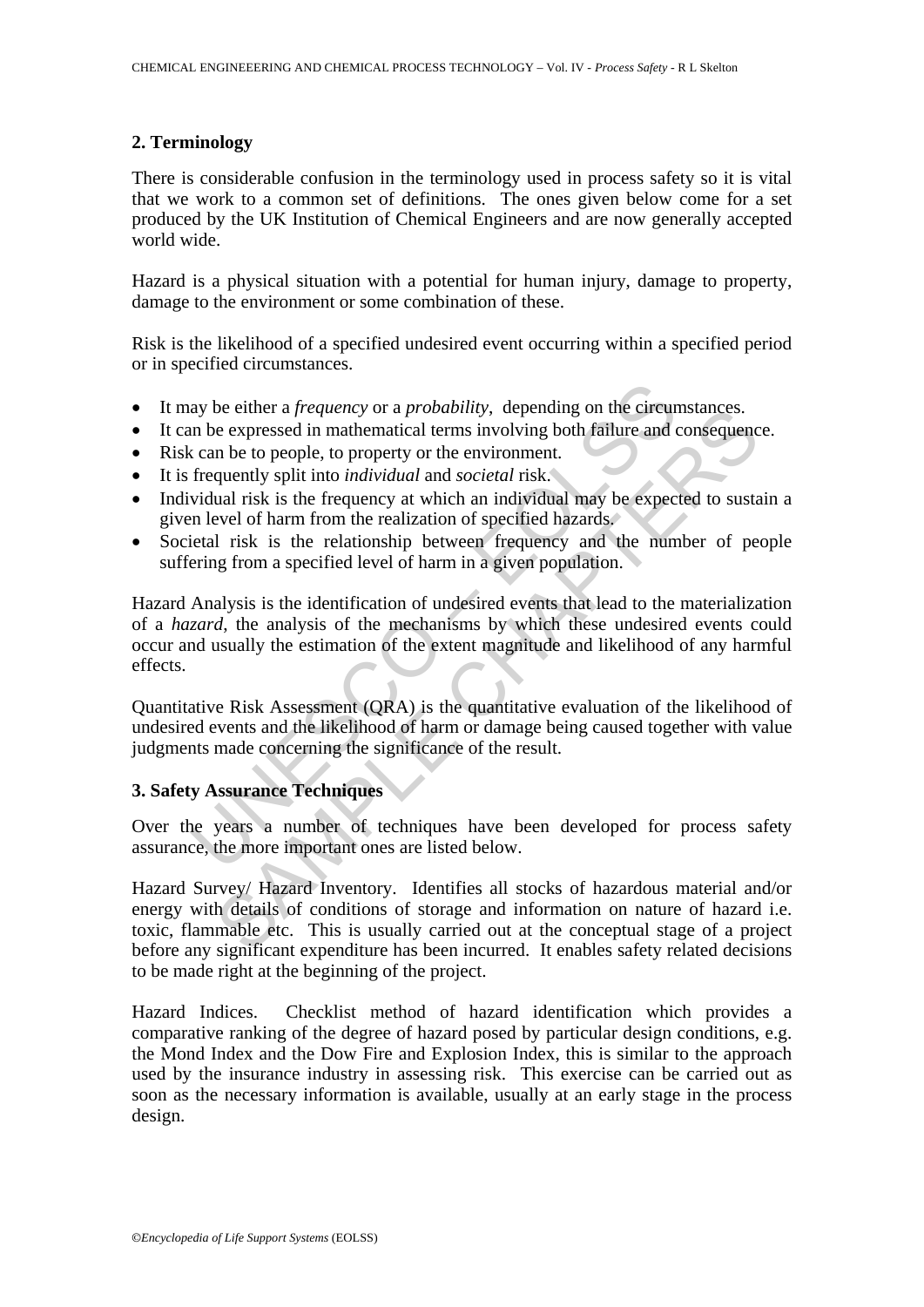Hazard and Operability Study (HAZOP). A formal systematic method of identifying hazards and operability problems by the use of guide words. This is probably the most frequently used technique and will be described in full detail below. It can only be carried once the process design is virtually complete.

Failure Mode and Effects Analysis(FMEA) A process for hazard identification where all known failure modes of components or features of a system are considered in turn and undesired outcomes noted. Like HAZOP this technique is only applicable at the design stage. Though sometimes used in the process industries, this technique is more common for mechanical and electrical systems.

Fault Tree Analysis. A method for representing the logical combination of various system states which can lead to a particular (hazardous) outcome, usually quantified as a form of QRA. This technique again will be described in more detail later but, as it requires a considerable amount of detailed information it can only be applied at an advanced stage of design.

Event Tree Analysis. A method of illustrating (and quantifying) the intermediate and final outcomes of a given initiating event, another form of QRA. Often Event Tree Analysis is a follow on from Fault Tree analysis though it can be a technique in its own right.

states which can lead to a particular (hazardous) outcome, usually CRA. This technique again will be described in more detail a considerable amount of detailed information it can only be destage of design.<br>Tree Analysis. A RA. This technique again will be described in more detail later but, it considerable amount of detailed information it can only be applied a considerable amount of detailed information it can only be applied a tage of desi Construction Audit/ Pre-commissioning Check. A check that the plant as built conforms to the required standards and to recommendations made in previous safety studies. It also ensures that the plant is built 'as designed' and that all records and operating instructions are in place. Checks of this sort are essential because of the changes that inevitably creep in to plants during the construction phase.

Safety Audit. A critical examination of all or part of a plant with relevance to safety. Normally refers top a check of hardware and procedures after the plant has been in operation for some time.

#### **4. Safety in Design**

Safety in process plant starts at the design stage with the first process flowsheets. Safety can be assured in two ways:

 1) Inherent 2) Engineered

#### **4.1. Inherent Safety**

This is the best way of ensuring safety, because it does not have to rely on the correct functioning of safety devices. Inherent safety includes reducing the inventories of hazardous materials, or if possible replacing them by less hazardous materials and/or the use of less hazardous processes. As a general rule, continuous operations are to be preferred to batch operations because they have lower have lower inventories. Storage of hazardous intermediates should as far as possible be avoided.

The use of alternative process routes involving lower pressures or more moderate temperatures is another principle of inherent safety. In general design should always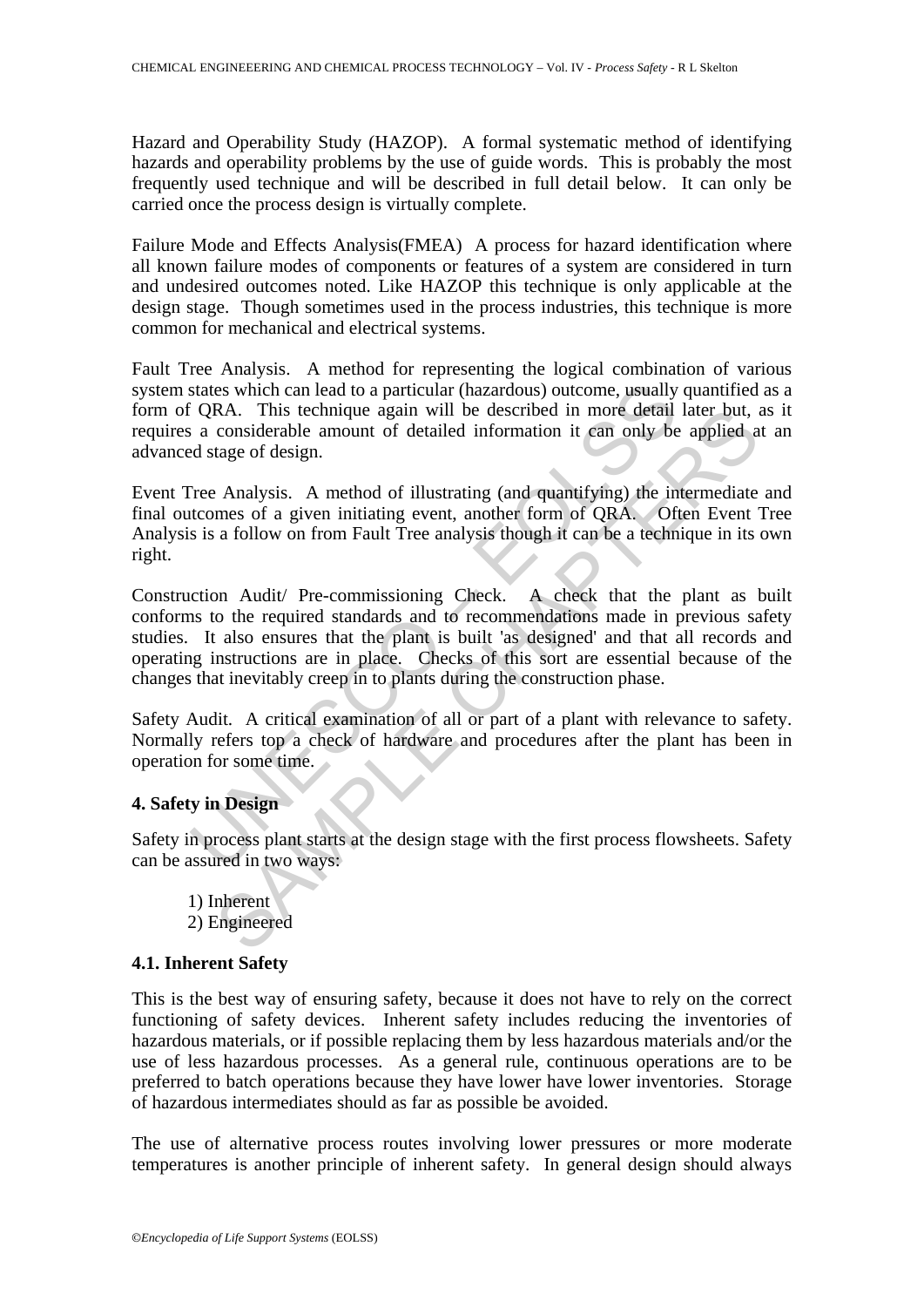ensure that the process fails to a safe or stable condition on loss of power and utilities. If possible the design should be such that operator intervention is not needed for at least 30 minutes after an incident.

#### **4.2. Engineered Safety**

It is necessary to design protective devices to ensure either that the design conditions cannot be exceeded or that the excessive condition is relieved before it can do any harm. Examples of such devices include:

- 1) Pressure safety relief valves
- 2) Non return valves
- 3) High and low temperature alarms and trips
- 4) High and low pressure alarms and trips
- 5) Flameproof electrical equipment
- 6) Process interlocks
- 7) Fire detection and fighting systems
- 8) Toxic gas alarms

3) High and low temperature alarms and trips<br>4) High and low pressure alarms and trips<br>5) Flameproof electrical equipment<br>6) Process interlocks<br>7) Fire detection and fighting systems<br>8) Toxic gas alarms<br>8) Toxic gas alarms The may dow pressure alarms and trips<br>
The proof electrical equipment<br>
Throsess interlocks<br>
The detection and fighting systems<br>
Foxic gas alarms<br>
Toxic gas alarms<br>
Toxic gas alarms<br>
Toxic gas alarms<br>
Coxic gas alarms<br>
Coxi Pressure relief valves should always be regarded as a last resort and design should be such that the plant is protected by alarms and trips before a dangerous condition is reached. Pressure relief devices must always vent to a safe area and if the substances being vented are themselves dangerous steps must be taken to scrub or otherwise treat them. In protecting against pressure and temperature deviations, consideration must be given to both high and low conditions. At least as many disasters have been caused by brittle facture due to low temperatures as have been caused by failures due to high temperatures.

#### **4.3. Operating Instructions**

Operating instructions play a particularly important part in the safe operation of process plant. Ideally they should be written as the design proceeds, not left until the end. They should contain information on all hazards likely to be encountered in the operation of the plant and full details of what to do in the event of abnormal conditions developing. They should be written with the type of process worker likely to operate the plant in mind. Particular attention is needed when they have to be translated into another language and it is important that a technically competent person checks the translation.

### **5. HAZOP**

#### **5.1. Introduction**

The technique of Hazard and Operability Review or HAZOP originated in ICI, the former UK chemicals giant in the early 1970's and is used to detect safety and operational problems in process and related plant.

The object is to stimulate the imagination of a team of engineers in a systematic way so that they can identify potential hazards in a design. Though originally developed for continuous plant, the technique can, with some modifications, be applied to batch processes and items of equipment. It is equally applicable to old and new plant.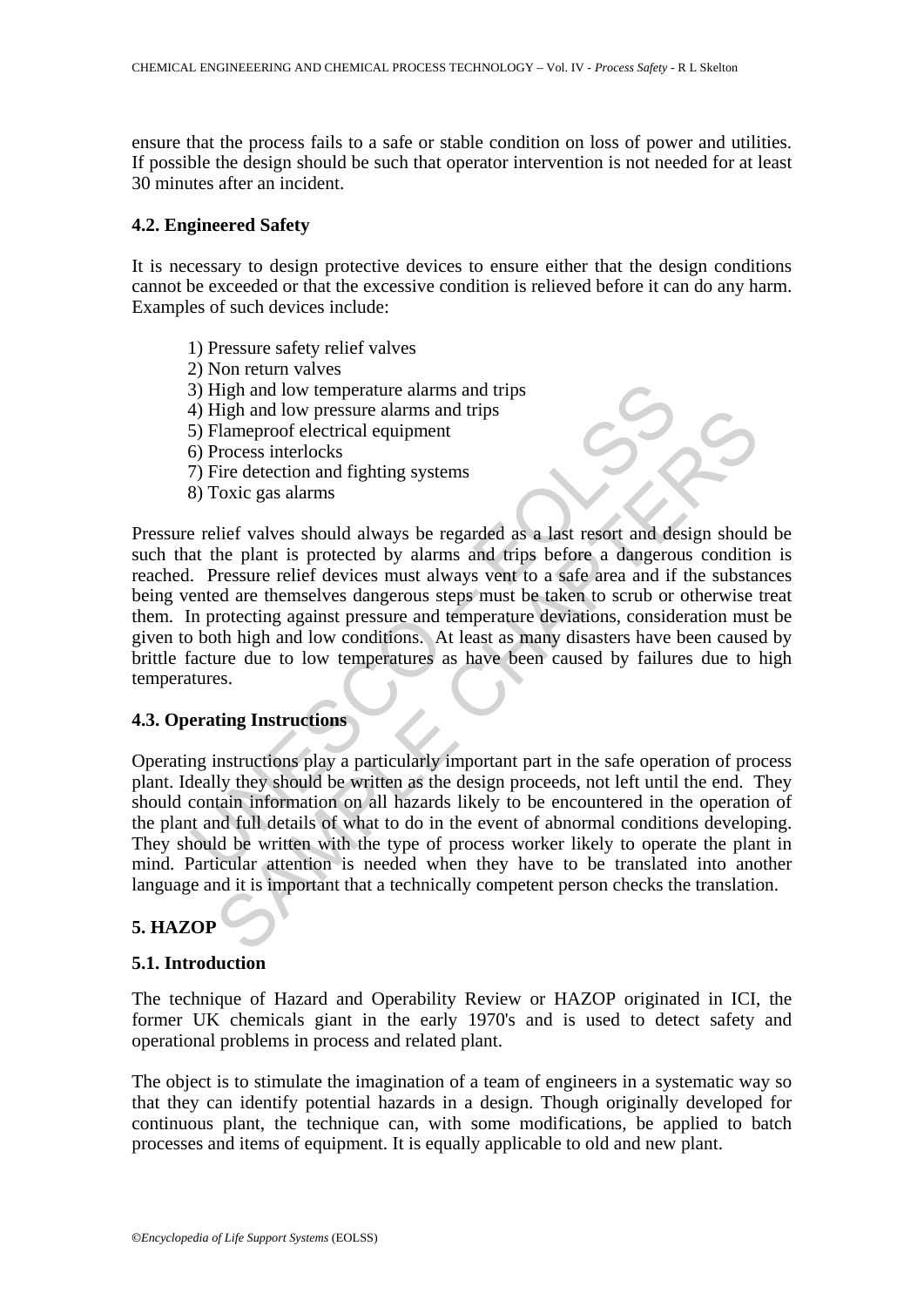HAZOP generates a record and provides proof that a recognized form of hazard analysis has been applied to the project. Regulatory authorities now frequently require HAZOP studies on new projects. HAZOP is only one of the tools now used by safety analysts to ensure the overall safety of new and existing plant though is now by far the best established, particularly in the UK. On a new project the HAZOP technique is often applied at more than one stage though the principal HAZOP is always performed at the 'Process Design Freeze' stage. A preliminary HAZOP can often usefully be applied as soon as the basic process has been selected to ensure that no insuperable safety problems exist. Further studies can be carried out once the detailed design is complete and again just before commissioning.

Though HAZOP is a purely qualitative technique, it can be used to identify areas that must be subjected to comprehensive quantitative analysis. Rating factors on a scale of 1 to 5 are sometimes applied to the hazards and frequency to assist in setting priorities.

The HAZOP study is not intended as a substitute for good initial design and the proper application of safety codes. It must not be seen purely as a design checking function, normal design quality assurance should be applied irrespective of whether or not the project is being subject to HAZOP. The strength of the HAZOP is that it examines the system as a whole whereas individual designers normally only check their own areas of interest.

subjected to comprehensive quantitative analysis. Rating factors<br>sometimes applied to the hazards and frequency to assist in settin<br>(ZOP study is not intended as a substitute for good initial design<br>ion of safety codes. It metimes applied to the hazards and frequency to assist in setting priorities<br>OP study is not intended as a substitute for good initial design and the pr<br>of safety codes. It must not be seen purely as a design checking func The application of HAZOP at the correct stage in a project means that problems are identified and can be rectified during the detail design stage. This results in substantial savings because changes once a plant is built are very expensive compared with changes at the design stage. HAZOP can also provide a considerable amount of useful material for inclusion in the plant operating instructions thus resulting in better informed personnel and safer operation.

#### **5.2. The Basic Concept**

The concept involves the splitting up of the plant into sections followed by the systematic application of a series of questions to each section to discover how deviations from the design intent can occur and to decide the consequences of the deviations from the points of view of hazard and operability.

The questions are formulated using a number of guide words to ensure a consistent and structured approach. The application of an accepted set of guide words ensures that most conceivable deviations will be considered. The guide words are normally applied in conjunction with a series of process parameters to arrive at a deviation. A typical list of process parameters and guide words is given in Table 1. The development of meaningful deviations from the guide words depends on the nature of the process being studied. Many companies have produced their own lists for their specific industries.

In addition to the guide words which can be applied to a number of process parameters there are some general guide words which are used on their own. Table 2 gives a list of such guide words. In the nuclear industry additional guide words such as 'Radiation', 'contamination' and 'criticality' are usually added to this list. Tables 1 and 2 make good aide memoirs for HAZOP Leaders.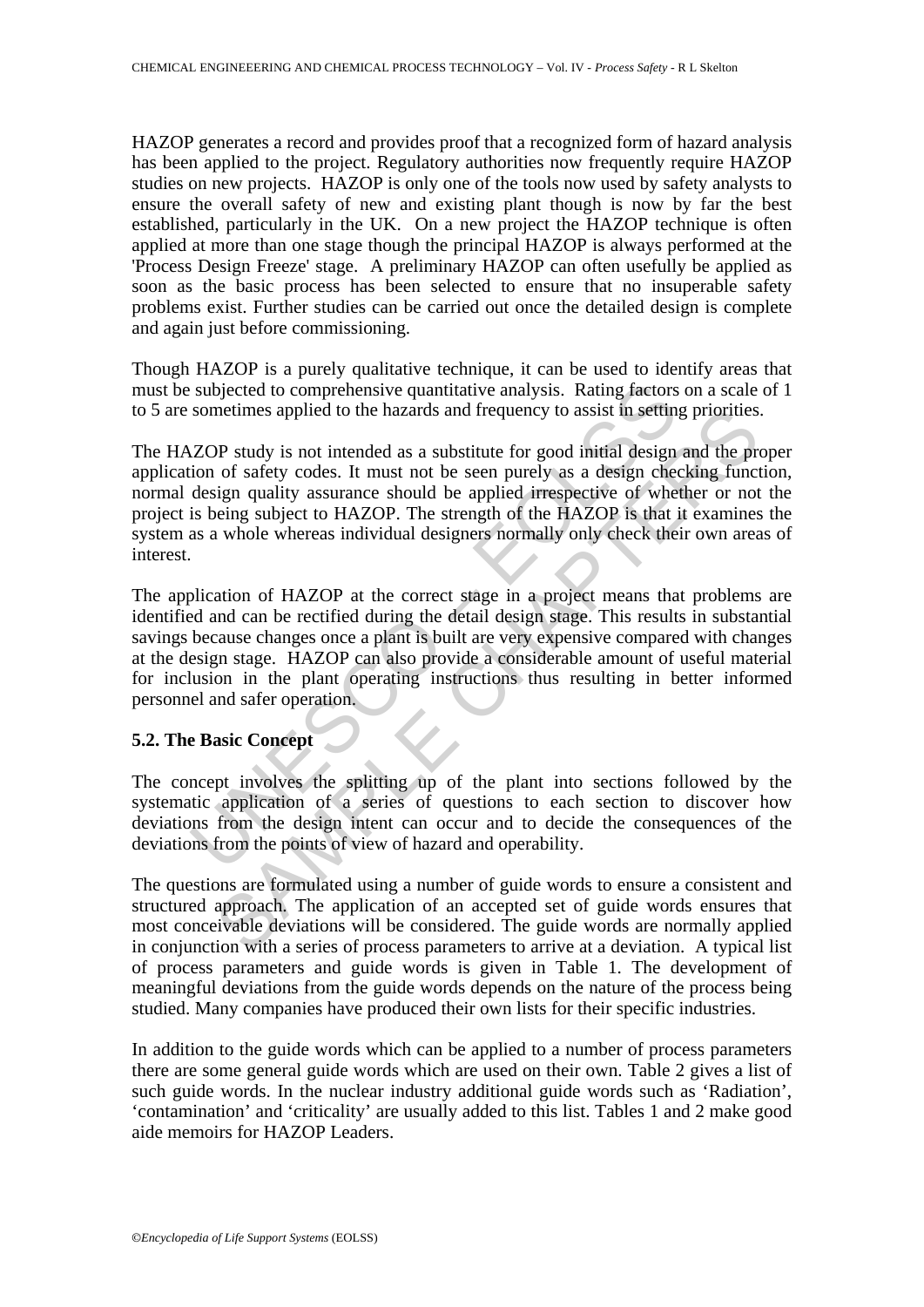The key document in the study is the Piping & instrumentation Diagram or P&ID the complete documentation requirements are discussed later.

#### **5.3. HAZOP Definitions**

The technique can be better understood by reference to the following definitions:

Design Intent: the way in which the plant is intended to operate

Deviation: any perceived deviations in operation from the design intent

Cause: the causes of the perceived deviations

Consequence: the consequences of the perceived deviations

Safeguards: existing provisions to mitigate the likelihood or consequences of the perceived deviations and to inform operators of their occurrence.

Actions: the recommendations or requests for information made by the study team in order to improve the safety and/or operability of the plant.

Guide Word: simple words used to qualify the intent and hence discover deviations

Parameter; basic process requirements such as 'flow', 'temperature', 'pressure' etc.

#### **5.4. Study Team**

metally comprises the perceived deviations<br>and the perceived deviations<br>and deviations and to inform operators of their occurrence.<br>The recommendations or requests for information made by the<br>improve the safety and/or oper ce: the consequences of the perceived deviations<br>
: existing provisions to mitigate the likelihood or consequences of<br>
eleviations and to inform operators of their occurrence.<br>
<br>
ne recommendations or requests for informat The HAZOP team normally comprises between four and eight members who can provide knowledge and experience appropriate to the project to be studied. The team needs to be small enough to be efficient and allow each member to make a contribution while containing sufficient skills and experience to cover the area of study comprehensively.

Each member of the team must have enough technical knowledge and authority to make decisions within their own orbit of responsibility.

A typical team for a new project may comprise:

 Leader Secretary Process design engineer Control engineer Operations specialist Project engineer.

Other specialists such as research scientists, occupational hygienists, health physicists etc. may be consulted or be available for specific points.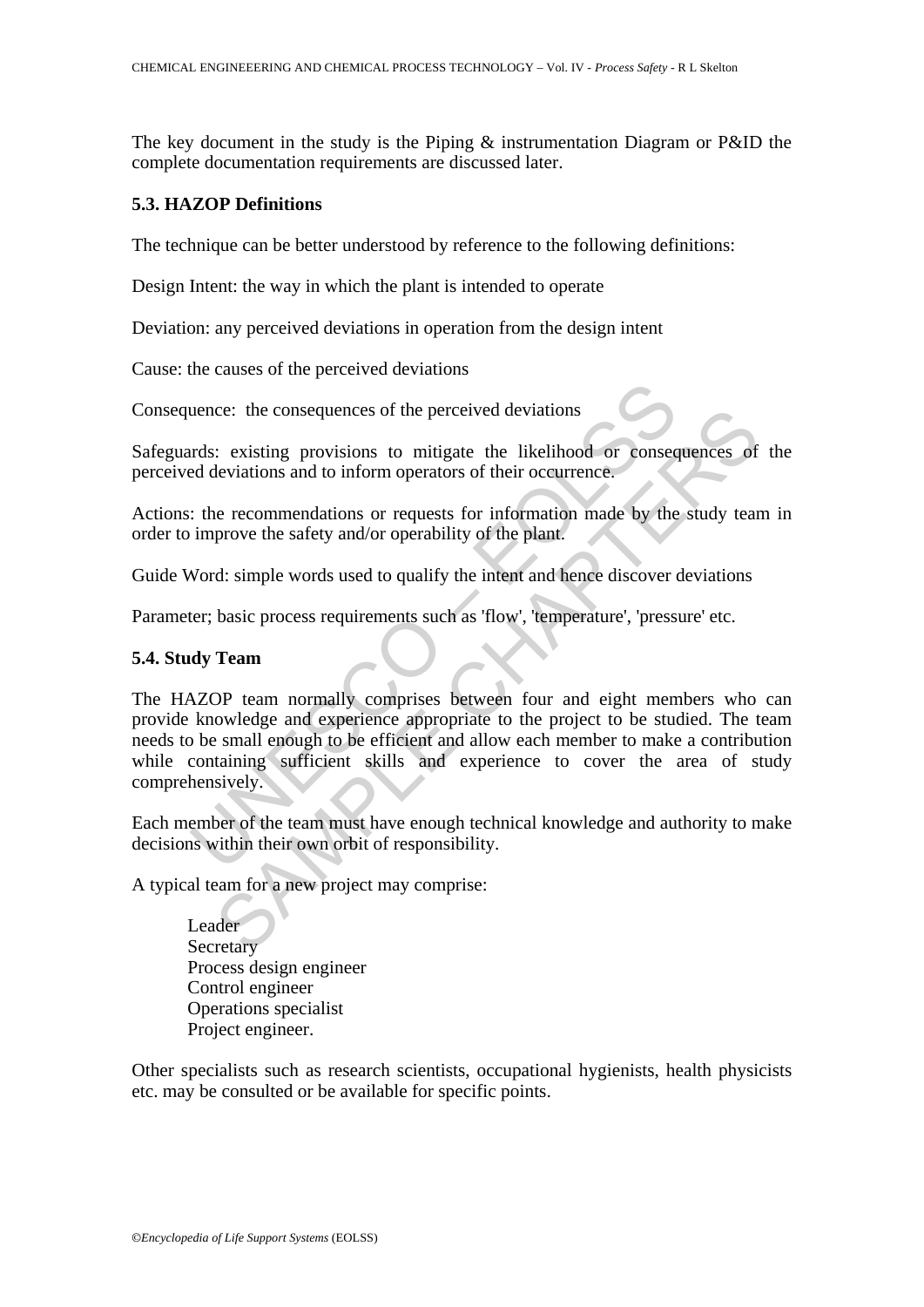The Leader should be selected for his or her ability to effectively lead the study and have sufficient seniority to give the study recommendations the proper level of authority. Ideally the Leader should be independent of the project.

The duty of the Leader is to take the team through the guide words in a structured manner. Final decisions on each and every action should be taken by the whole team, the Leader does not have any prerogative. The study must be a co-operative effort with the Leader acting as part of the team.

The Secretary should have a technical appreciation of the project and be familiar with the HAZOP technique. It is a good training ground for future HAZOP Leaders. The technical members of the team are usually part of the project design team so that they can answer questions directly. Input from operations or commissioning personnel can be very useful. For small studies the duties of Leader and Secretary may be combined.

wer questions directly. Input from operations or commissioning perful. For small studies the duties of Leader and Secretary may be tude of the team must at all times be positive and constructive. It emely intensive and can Communistics the duties of Leader and Secretary may be combined.<br>
Le of the team must at all times be positive and constructive. HAZOP study intensive and can take appreciable time and it is up to the Leade<br>
inthusiasm and The attitude of the team must at all times be positive and constructive. HAZOP studies are extremely intensive and can take appreciable time and it is up to the Leader to maintain enthusiasm and motivation. Because the study can take place over an extended period, it is essential that the long term commitment is understood at the start of the study and allowed for in the project program. Team members should not be changed during the course of a study unless absolutely essential.



#### **Bibliography**

- - -

Davidson, J. (ed), (1994), Reliability of Mechanical Systems. 2nd ed. IMechE, London.

Green, A. E. and Bourne, A. J., (1972), Reliability Technology. Willey Interscience, London.

Ireson, W. G. and Coombs, C. F.(eds), (1988), Handbook of Reliability Engineering and Management. McGraw Hill, New York.

Lees, F. P., (2004), Loss Prevention in the Process Industries. Butterworths, London 3rd ed.

Risk: Analysis, perception and management. Report of a Royal Society Study Group. London 1992.

Skelton, Bob, (1996), Process Safety Analysis, An Introduction. IChemE.

In addition there are several books written by Prof Trevor Kletz mostly published by the IChemE.

#### **Biographical Sketch**

**Mr R L Skelton** BSc, MA CEng FIChemE, FINuce, MIMechE, graduated from Durham University in 1960 in Chemical Engineering. He has spent 30 years working in the process plant contracting industry, much of it on projects related to the nuclear industry. Up to 1990 he was in charge of process and safety